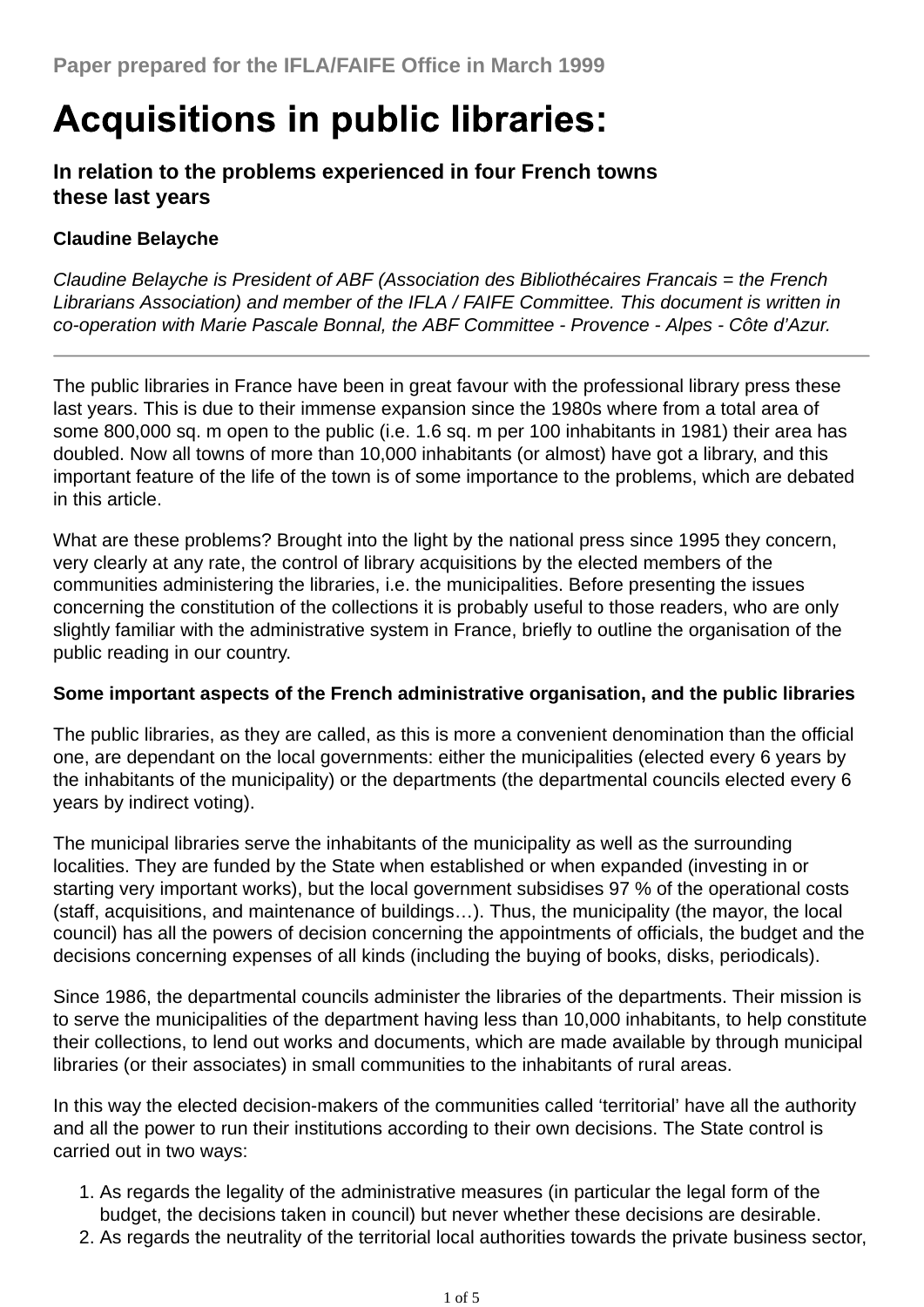which ought not to be favoured when choosing providers of services (Codes concerning business agreements within the public sector).

As concerns the libraries, the State control is strictly 'technical'. It works through the General Inspection of the Libraries (l'Inspection génerale des bibliothèques) at the request of the Minister of Culture. It concerns the administration of the collections, especially in relation to the national heritage, rare and ancient, regarding the disposals... A regulating clause of the ordinance establishing this control states that the libraries are to respect the 'pluralism'. Yet this text has been provided with no sanctions towards the communities which do not apply to it, rendering the clause somewhat ineffective. For a long time the ABF (Association of French Librarians) has been asking the Government to pass a regular library bill, which should state the missions, the procedures of operation as well as the responsibilities, and the means of the different communities to control their management. This bill has now been in preparation for 4 years and is not announced for discussion until the year 2000!

Thus, the librarians have been appointed and entrusted with the management of a public library by the authorities, which pay them, evaluate them, give them marks and recommend promotions. Yet statutes for the public sector, which offer guaranties to the public servants, do exist. For various reasons a number of librarians are appointed on a contractual basis and are therefore, without any fixed guarantee, even more than others subject to the sole power of their employer.

The acquisitions of books and other documents are stated in the written rules as being the domain of the local council. It decides itself whether or not to delegate the signing of orders to the librarian. In most cases the local council has faith in the librarians, and the signing of orders is made without any problem; the librarian is authorised to sign the orders. In many other cases the member of the council responsible for the department of culture has to sign the orders… and is then at the same time able supervise, and add titles or remove them.

#### **Towns under the authority of the Front National**

In 1995 the local government elections passed 4 towns, Orange, Toulon, Marignane, and a few months later Vitrolles, under the authority of Front National, a French right-wing extremist party, which actually obtains between 15 and 17 % of the votes at the general elections.

At Orange, because of local conditions, mayor Bompard immediately turned his attention to the library and its acquisitions. From the end of 1995 titles were removed from the lists of acquisitions proposed by the librarian in charge, and new titles were imposed. A conflict had started in which the evident purpose of the local government was to remove all initiative of ordering from the professionals, to make the library a stake in the unmistakable political propaganda.

Thus, newspapers are considered in the light of votes at the election, children's stories in terms of place of origin (Why stories from the Mediterranean and not stories from Provence?). The periodical 'Le Métier de Bibliothécaire' is considered 'too specialised' (it's the professional book for training librarians) and is excluded. It is obvious that the mayor wants the collections primarily to reflect the ideas of his party before being representative of various trends and open to the world. Inevitably, there is an open conflict and the librarian is forced to seek another position. Very soon she is followed by all the qualified assistants of the library, which is left without any professional staff and soon after is placed under the management of one of the mayor's friends and fellowpartisans who has no certified professional qualifications.

The general inspection demanded by the Minister concludes its report with the appalling facts on the working methods and the impossibility of working professionally, but that is it. The many articles in the national newspapers 'Libération' and 'l'Express' (taken up in all the newspapers) only encourage the mayor. For four years now this library has been subject to acquisitions always showing a political tendency in the same direction, disregarding the representation of opposite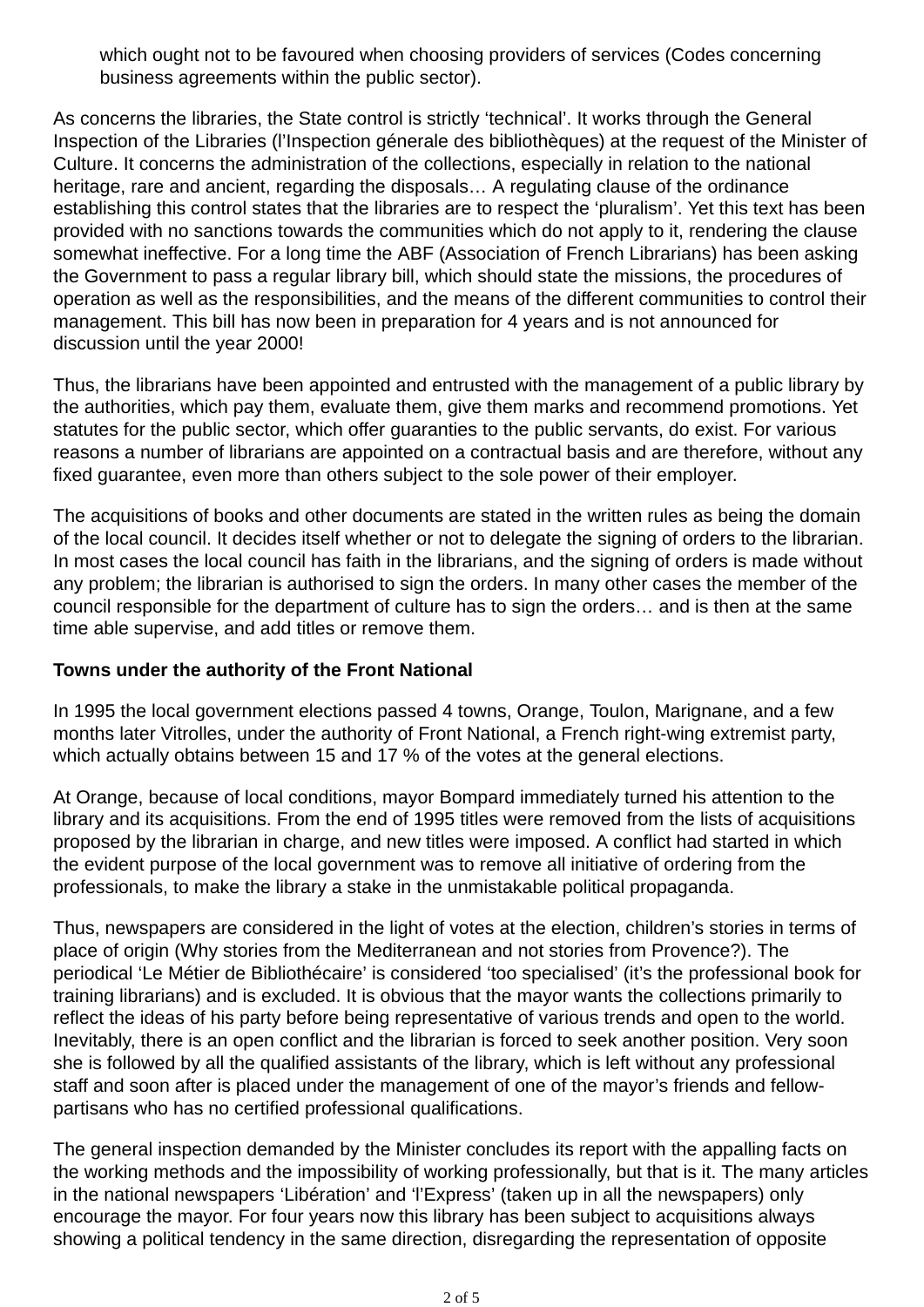ideas and ideological currents.

The situation has been somewhat similar in Marignane. The local counsellor Simponpieri, acting with a little more discretion, has nevertheless imposed control of the acquisitions and terminated the contract of the professional in charge, in order to replace her by an unqualified political friend of his group.

In Vitrolles the librarian has anticipated her retirement confronted with the difficult working conditions, and the City Hall uses the library for conferences on 'Culture becoming absurd' where the only people attending are those close to the local government.

As a number of journalists have found out, silence has been imposed in all these libraries, the staff is not allowed to express their opinion, journalists are requested to stay out.

## **Libraries or conformist centres: A survey by Jean Yves Le Gallou**

In the summer of 1996 we were informed that the national secretariat of the Front National council members were about to launch a great survey on the municipal libraries: Libraries or conformist centres. On lists made up in advance titles or authors are to be ticked off in order to see whether or not they can be found in the library. The purpose was to prove that the collections of the libraries are leftist oriented, or even to the extreme left, and that the right-wing national party (as the Front National calls itself in its ideological presentation) has not got the representation it ought to have.

It is a two-tiered text. For each type of document authors like Karl Marx are compared with Jean Marie le Pen (the leader of the Front National) in order to prove that the works of the one are more numerous in the library than those of the other. Inferior authors (but professed right-wing symphatizers) are compared with great authors (labelled as left-wing), as for example Sartre and Jean Cau.

Naturally, with about a hundred completed questionnaires (in fact, not always very well completed as the Front National councillors do not always know how to search in the library catalogues) there are priceless paragraphs, for example, where a local councillor declares 'I have never been to a library before. They have no newspapers, so no problem' or 'There is no European story' not knowing he had to search for 'stories from Europe'.

At a press conference on the November 7 1996 in Paris Jean Yves le Gallou, Front National delegate at the local councils, presented the results of this survey and the newspaper 'Présent's' headlines point out that 'undoubtedly, the libraries are biased, we need equilibration'.

## **What does the ABF do?**

The activities of the ABF on a national level have been to contact first of all our colleagues involved with the utmost discretion as they ran the risk of a sanction, to quide them, to back them up, to 'get out' information. But also

- Drawing up and publishing
	- A petition in July 1996 which has been signed by a very large number of people in all of France.
	- An open letter to the elected representatives of the French Republic published in the newspapers 'Le Monde', 'Libération' and 'Le Figaro'.
	- A text published in September 1996, repeating the reflections of the Association on acquisitions.
	- Various motions adopted in 1996, 1997 and 1998 by a large majority at the annual conference of the Association in the support of the professionals exposed to this pressure.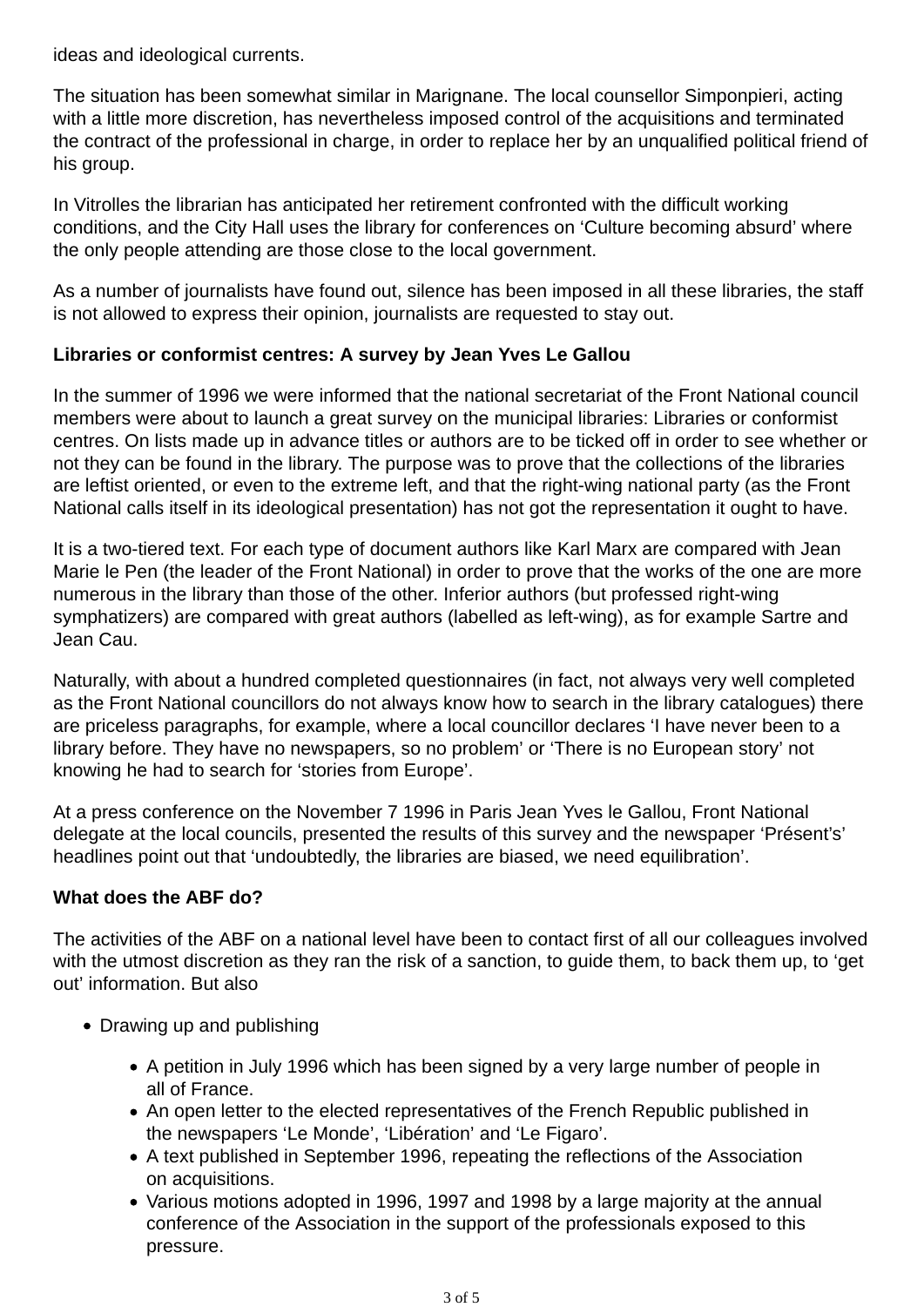- Compilation of a dossier for the press with the articles published on the subject since 1996.
- Posters and stickers with an illustration and a slogan by the great cartoonist, F'Murr, who has offered this without charge in order to help the Association: "Les idées brunes censurent les grandes idées, je ne veux pas qu'on ait le Front de choisir à ma place' (= The brown ideas censor the great ideas, I don't want the Front to choose for me). They have been distributed widely during the book fair 'le Salon du Livre' in Paris and on every other professional occasion. Other stickers have been made by the ABF Midi Pyrénées.
- Participation in the antifascist Salon du Livre organised at Gardanne in November through a commitment made in 1997 by unanimous voting of the regional and national committees of the ABF. The Salon included a round table 'the professions of the book against the fascism' in which our president Claudine Belayche took part.
- Going to court introducing a supplementary memorandum in support of the complaint lodged by the inhabitants of Marignane about the cessation of subscriptions (complaint about abuse of authority with a request for suspended execution).
- Information to numerous journalists and other professionals interested in the situation. At a local level, nationally as well as internationally, particularly our Swedish colleagues.

Debates have been organised at a national level by the ABF and by the periodical Livres Hebdo, by Mémoires Vives, at the Salon du Livre in Paris in 1997 and 1998, at Montreuil in 1998. They have permitted many professional book-people to participate in the deliberations in addition to the activities carried out in the Association by the Law and Acquisitions Committees, and in the different sections of the ABF (Public Reading, Study and Research, Art Libraries, etc.).

Several radio and television broadcasts have been devoted to these issues: a great many colleagues have spoken, chiefly to inform, to explain the facts of choosing books for the libraries, the management of those libraries, their supervising authorities. It has often been a question of going against the accepted ideas (Who buys the books? Who appoints the librarians? What does the State do?)

#### **The question, which the librarians have been asked, is dual**

- 1. What is the responsibility of the professionals in the constitution of the collections?
- What are the limits to the expression of opinions which in certain cases come under the 2. antiracist laws, or the revisionist theories supported by many hack journalists / authors of 'letters to the editor' close to the Front National.

The answers are of course not simple. It has not been an object for our association to state that the professionals should have all the power of administration of their acquisitions without any control. This would be contrary to the common law and the librarians, as well as other professionals, owe it to themselves to submit to a job evaluation. The question asked is about evaluation, but by whom, on which basis, and with what objective? The factors of work quality and of professionalizing the staff should here be taken into account. Therefore, the ABF has set up a special working committee concerning acquisitions. The committee has published a leaflet-guide for grammar schools, and why not for council members too, about the recommended practice within the field of book-acquisitions.

As regards the expression of opinions, which are prosecuted according to French law, racism, instigation to racial hatred, they are obviously not acceptable in a public library. It is an institution open to everybody, and therefore an institution, which should not exclude any citizen because of his or her colour, religion or 'race'. Naturally, these criteria will have to be revised in the case of libraries developing a specialisation in the field of politics, history, or any other subject.

It remains that at present the situation is rather serious, as there is no development towards giving the librarians more responsibility. The announced law is deferred every day!